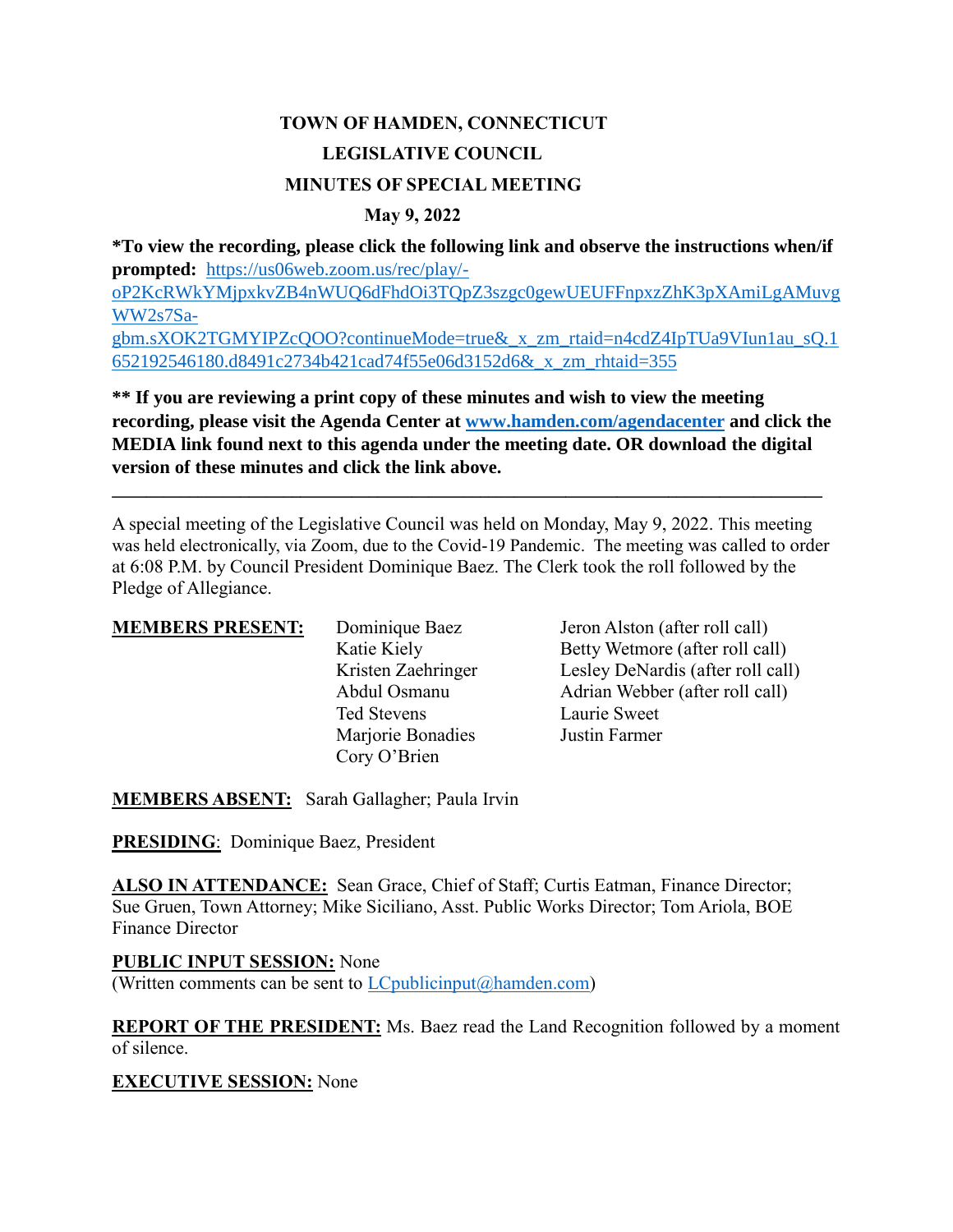**AGENDA:** Ms. Baez moved a motion to suspend their rules for tonight's meeting.

The motion was seconded by Ms. Bonadies and approved with 1 opposed (Osmanu)

### **1. Order authorizing intradepartmental transfer 2021-2022 Fiscal Year Budget Public Works - \$100,000**

**--** Moved by Ms. Bonadies, seconded by Ms. Kylie. DISCUSSION: Mr. Siciliano explained this transfer saying they're extremely backed up with their tub grinding at the Transfer Station and they need to grind and remove some of the mulch because what happens when it piles up is it starts combusting and starts fires.

A vote was taken and the item passed with 1 abstention (Farmer)

## **2. Order amending the 2021-2022 Fiscal Year Budget – Town Clerk's Office**

-- Moved by Ms. Kylie, seconded by Mr. O'Brien. DISCUSSION: Mr. Eatman said this was to increase the Document Fees revenue line because they anticipate more revenue than what was budgeted for and to cover fees for Reimbursement and Land Record Indexing. Mr. Stevens asked where the extra \$58,000 he noticed will go. Mr. Eatman said it might be used to cover other things because we're short in other accounts and will be a more detailed discussion with the Council as the year comes to a close.

A vote was taken and the item passed with 1 abstention (Farmer)

### **3. Resolution to transfer appropriations and unexpended bond proceeds for West Woods Schools Roof Project**

-- Moved by Ms. Baez, seconded by Ms. Bonadies. DISCUSSION: Mr. Ariola explained this is specifically authorization for West Woods School and taking Dunbar School out as requested by the State. He also said they are no longer doing windows and this is now just the "West Woods Roofing Project"

A vote was taken and the item passed with 1 abstention (Farmer)

## **4. Resolution appointing members to the Reapportionment Commission**

-- Moved by Ms. Baez, seconded by Ms. Kylie. DISCUSSION: Ms. Baez read an email she received from Asst. Town Attorney Brendan Sharkey. She then explained how all this has to be done by June 1<sup>st</sup> and explained how they had to find an unaffiliated voter to step in and fill the last spot they needed as this commission can't have more than 2 of the same party.

A vote was taken and the item passed with 3 opposed (Sweet) (Farmer) (Osmanu) and 1 abstention (DeNardis)

### **5. Order providing for the appointment of a Mayoral Appointment (Timothy F. Wydra – Deputy Police Chief**

-- Moved by Mr. O'Brien, seconded by Mr. Farmer. DISCUSSION: Mr. O'Brien said this is a difficult spot for anyone stepping into the department right now as they're about to debate the